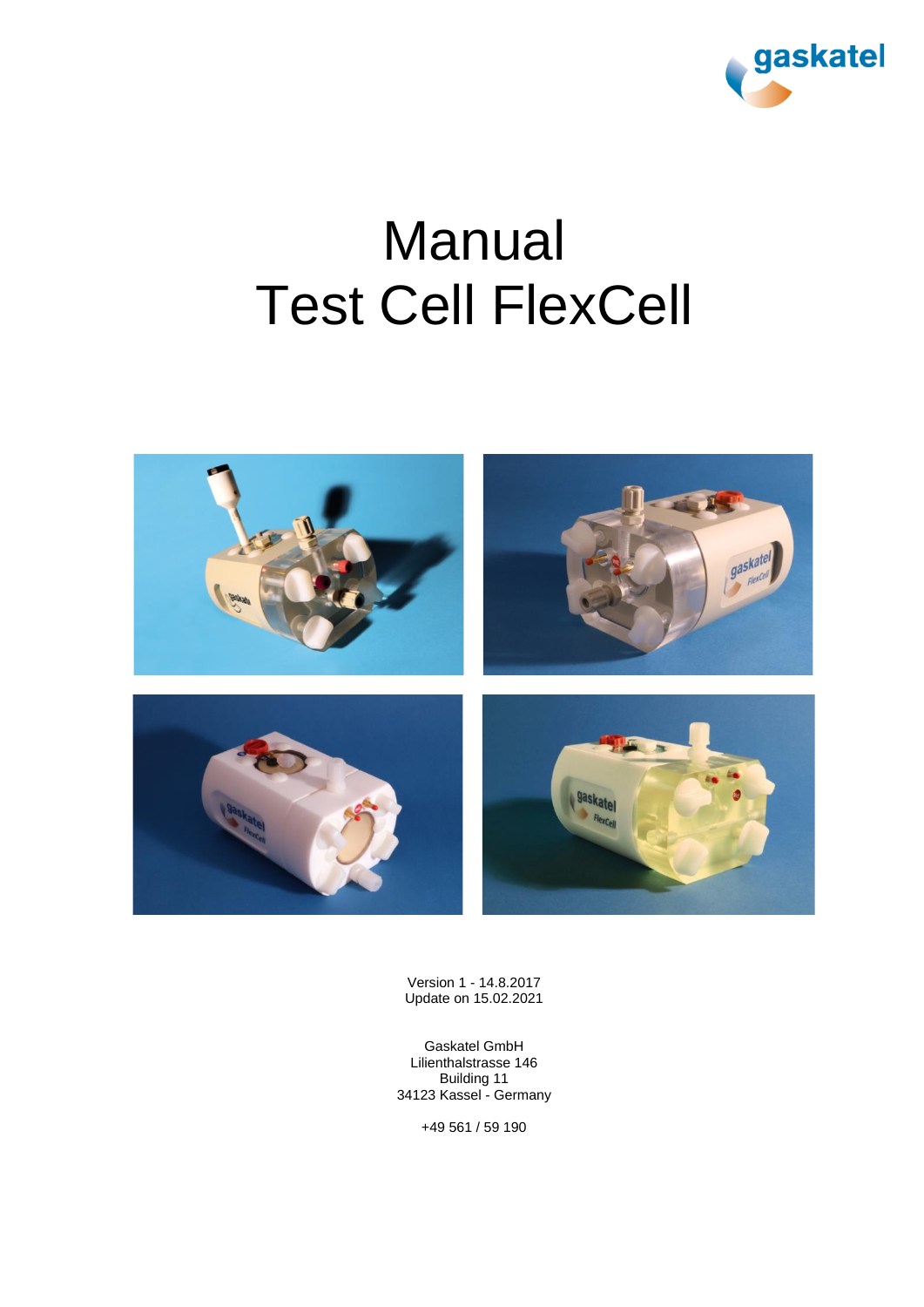| 2 |                  |  |  |
|---|------------------|--|--|
|   | 2.1              |  |  |
|   | 2.2              |  |  |
|   | 2.3              |  |  |
|   | 2.4              |  |  |
|   | 2.5              |  |  |
|   | 2.6              |  |  |
|   | 2.7              |  |  |
|   | 2.8              |  |  |
|   | 2.9              |  |  |
| 3 |                  |  |  |
|   | 3.1              |  |  |
|   | 3.2              |  |  |
|   | 3.3 <sub>2</sub> |  |  |
|   | 3.4              |  |  |
|   | 3.5              |  |  |
| 4 |                  |  |  |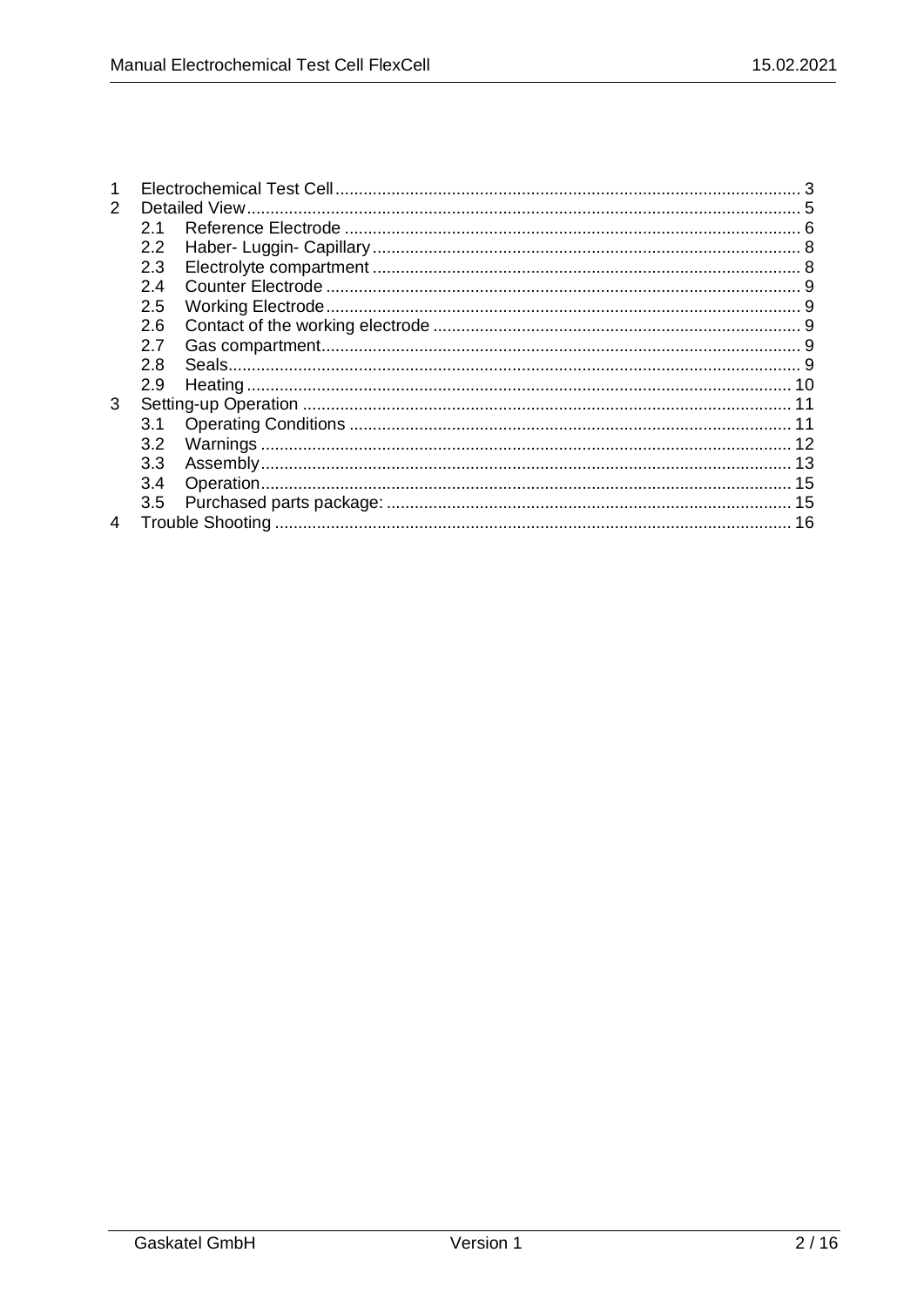# <span id="page-2-0"></span>**1 Electrochemical Test Cell**

One uses the three-electrode setup in order to characterize electrochemical processes. A Potentiostat or Galvanostat controls these kinds of measurements [\(Figure 1\)](#page-2-1). The three-electrode setup consists out of

- Working Electrode
- Reference Electrode or Sensing Electrode
- Counter Electrode or Auxiliary Electrode

Almost one century ago the Reference Electrode has been standardized. Usually one has to choose the Hydrogen electrode. More often a AgCI or  $Hg_2Cl_2$  electrode is used, but causes a correction of the potential with respect to pH value or temperature different to 25°C.

Unfortunately the three electrode setup has never been standardized. Therefore, there are several – even commercial – test set ups available. But most of them have several serious mistakes.

Due to our long time experience in fuel cell and battery research as well as in corrosion tests we have constructed successfully a test setup which overcomes all these well-known errors:



<span id="page-2-1"></span>

Here is a list of the most common errors

- Reference Electrode: Often one uses AgCl or Hg<sub>2</sub>Cl<sub>2</sub> reference electrodes. These kind of electrodes are pH independent, whereas your Working Electrode depends usually from the pH. This leads to a numerical correction of the measurement value with sometimes unknown factors. The Hydrogen Electrode compensates these influences.
- Field lines: The field lines should be in parallel. Otherwise the Equipotential Lines are not in equal distance from the surface of the probe and the position of the Reference Electrode will have a serious influence. Only in a tube shaped Set Up with identical surface areas of the Counter Electrode and the Working Electrode a parallel field line distribution is guaranteed.
- Haber-Luggin-Capillary: With the Haber-Luggin-Capillary one can reduce the Ohmic Drop of the electrolyte. In order to have similar results with different test cells the position of the capillary should be fixed and very precise. This is not manageable with the material glass. In a plastic body fabricated by CNC the precision is much better.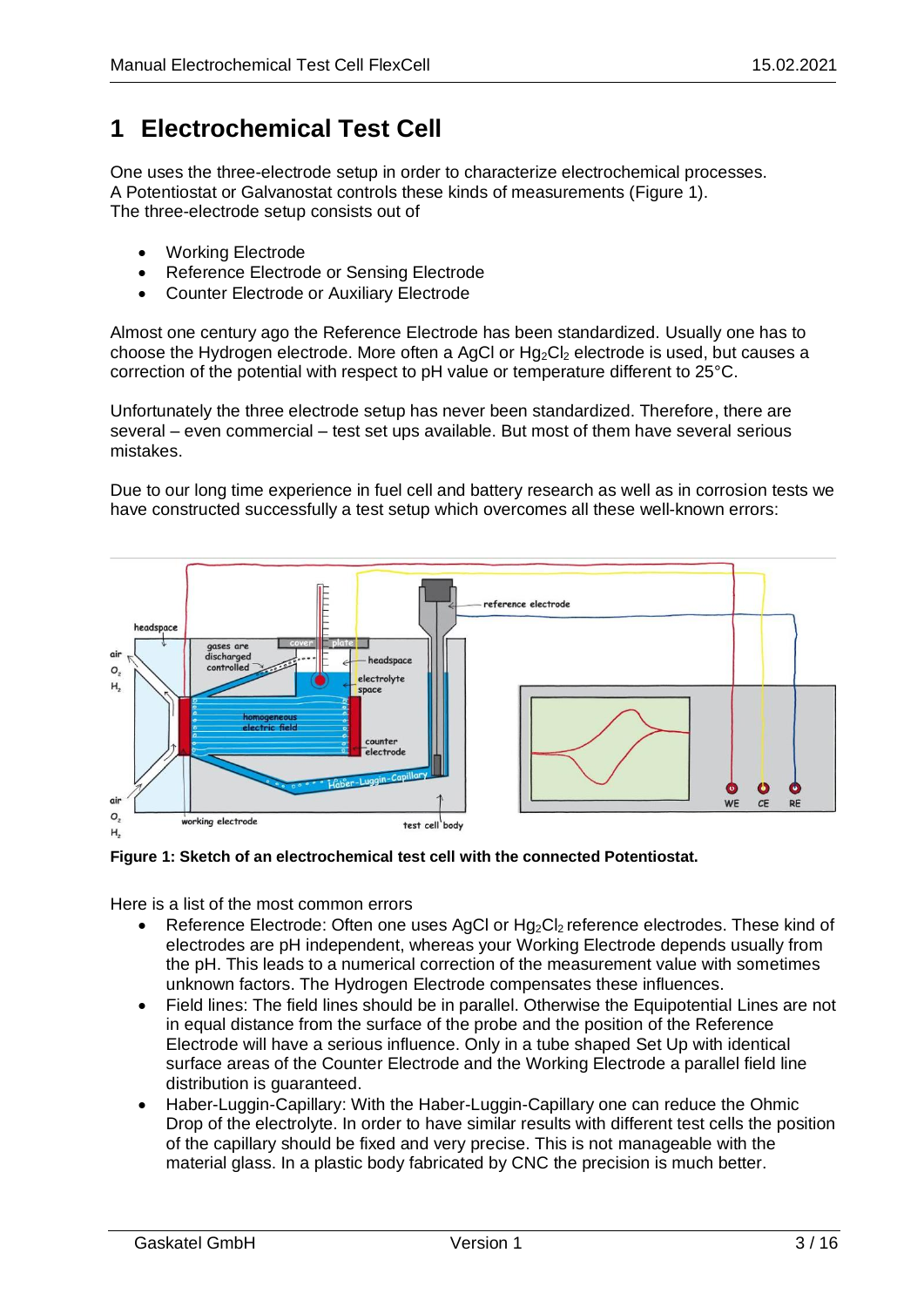- Gas Bubbles: If there are Gas Bubbles at the probe one creates local elements. Gas bubbles in the Haber Luggin Capillary may increase the impedance of the Reference electrode circuit dramatically and this would lead to noisy signals of the Potentiostat. Therefore, the Haber Luggin Capillary of the FlexCell set up is filled with a solid electrolyte.
- Crevice corrosion: If the sealing of the sample is not perfect, the electrochemical reaction may take place underneath the sealing or even outside of the active area. A proper sealing is essential. Oxygen access should only happen in a controlled matter, not because of improper sealings.
- Reaction products of the Counter Electrode: Often the Counter Electrode is the Anode. That means one creates there very oxidising ions. Depending from the electrolyte this could be peroxides, perchlorate, persulfates etc. Even the smallest amount of these ions coming to the working electrode may initiate heavy corrosion processes. Therefore, we offer an additional plate to place a membrane between Working and Counter Electrode.
- Glass as construction materials: Glass is quite durable. But usually Silicates go into solution. Especially with high pH values this effect is well known. But also for light sensitive electrolytes or very poor conducting electrolytes glass is an insufficient construction material. The test cells from Gaskatel are out of PP or PTFE. They may be cleaned in even concentrated nitric acid.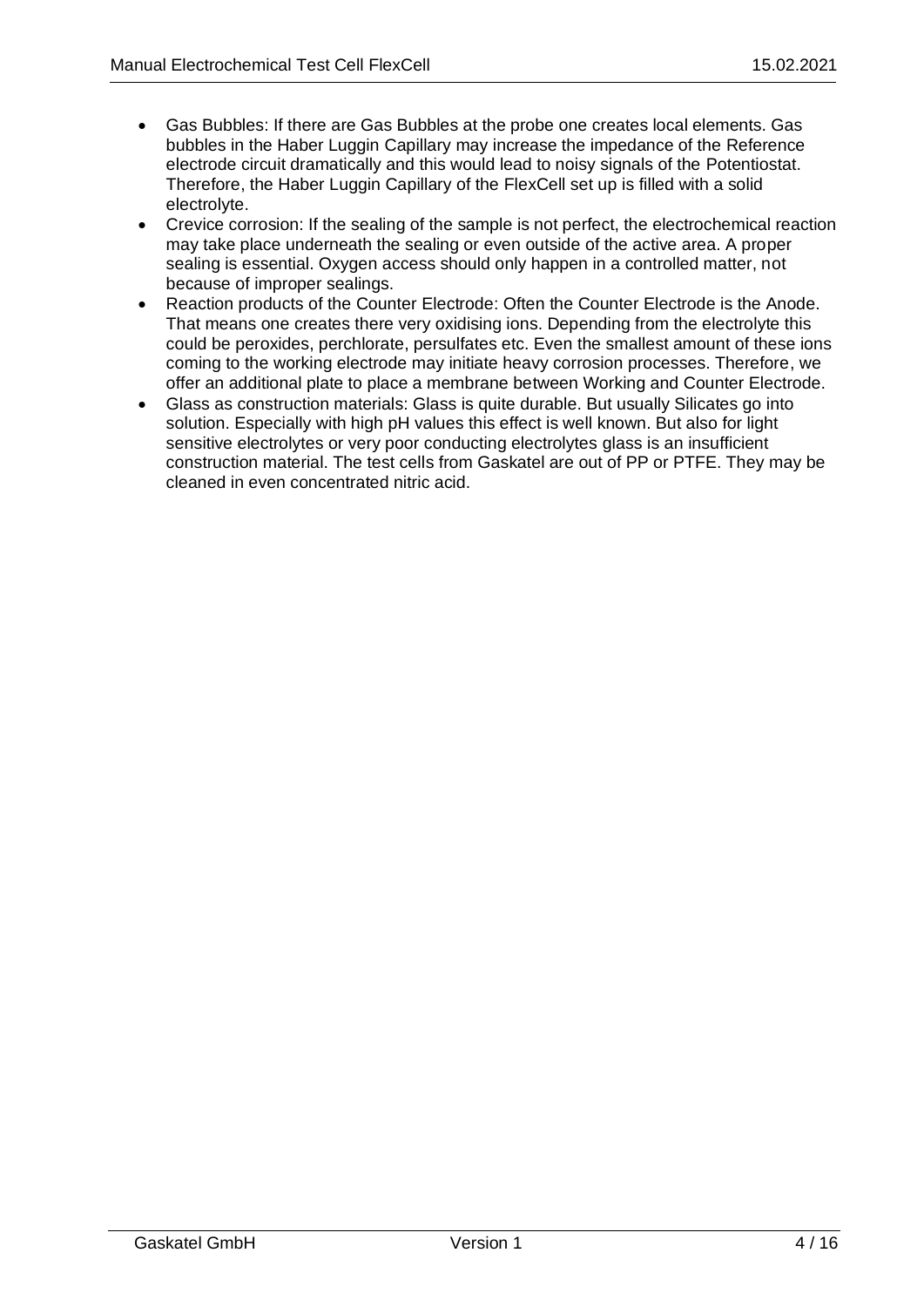# <span id="page-4-0"></span>**2 Detailed View**

A profile of the electrochemical cell is shown in the following [Figure 2.](#page-4-1) The different parts are explained in the following sections.



#### <span id="page-4-1"></span>**Figure 2: Intersection of the electrochemical test cell.**

Another possible set up is shown in [Figure 3.](#page-5-1) In that case an additional membrane is placed between working and counter electrode:

- Thus, one can separate catholyte and anolyte and one may protect the working electrode from aggressive ions.
- Furthermore, one may also measure the voltage drop across the membrane.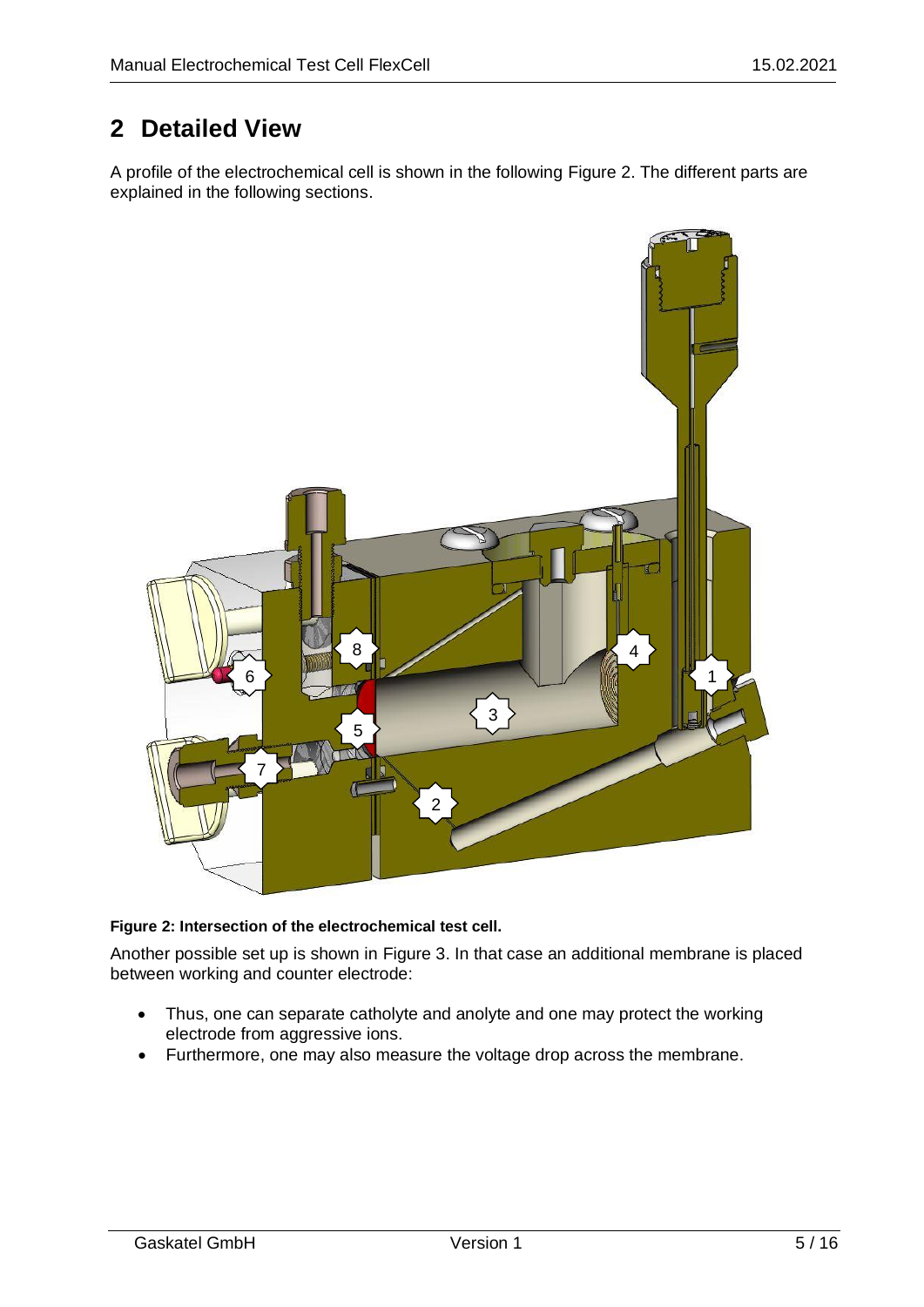

<span id="page-5-1"></span>**Figure 3: Intersection of the electrochemical test cell with membrane.**

## <span id="page-5-0"></span>**2.1 Reference Electrode**

This is the place for the reference electrodes. The opening is a G1/4 thread. With the supplied adapter you may insert the following electrodes:

- Mini-Hydroflex
- Hydroflex
- AgCl (Meinsberg SE 11), HgCl (Meinsberg KE 11)

In the [Figure 4](#page-6-0) it is shown how to place the different reference electrodes into the test cell.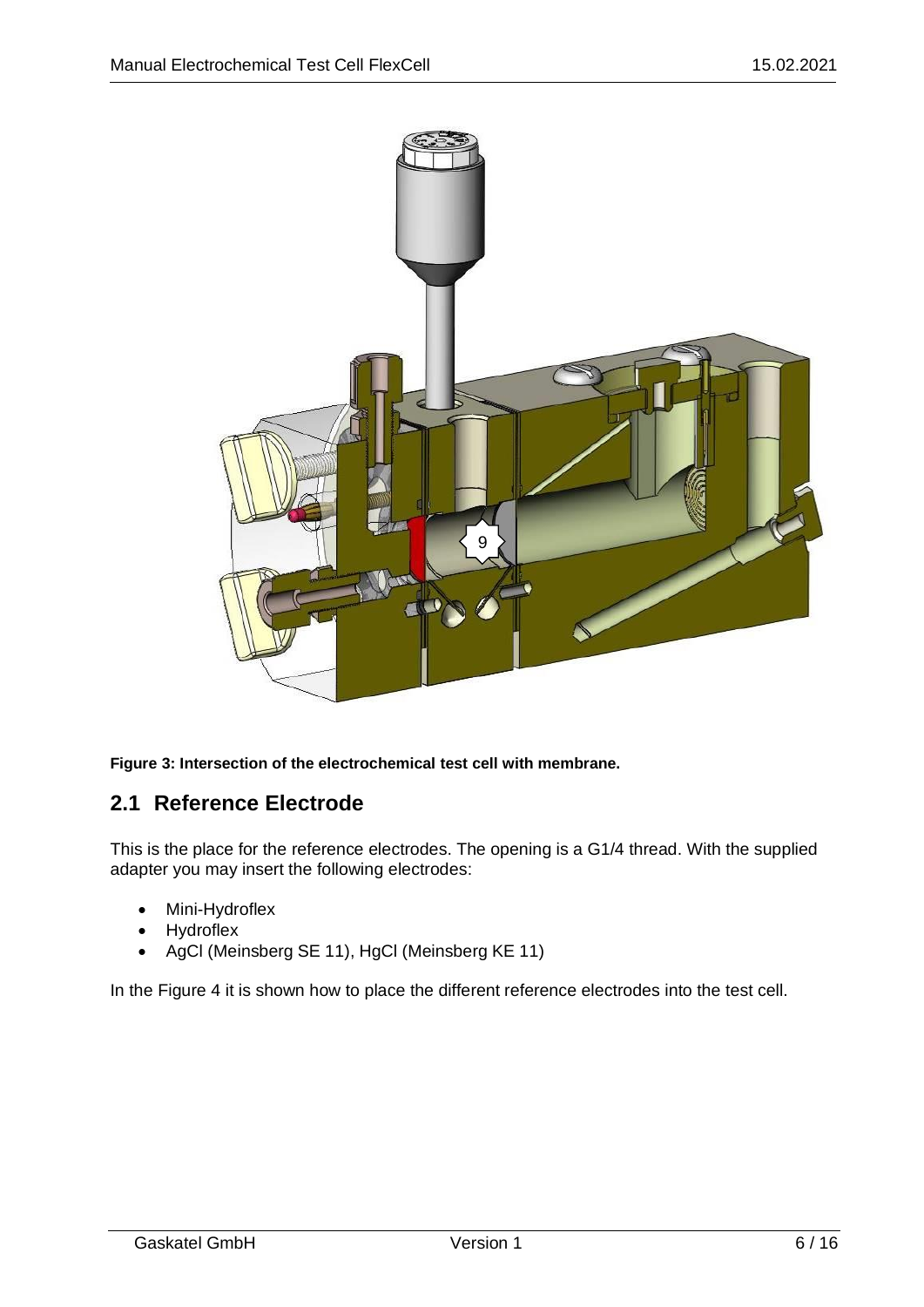

<span id="page-6-0"></span>**Figure 4: Left cell with Hydrogen Reference Electrode Mini. The central cell with a AgCl electrode SE11 from Meinsberg. Right cell with the usual Hydrogen Reference Electrode Hydroflex**

#### **Positions of the Reference Electrode:**

You may also insert an intermediate plate (analyte compartment) to place a Membrane into the cell to separate Anolyte and Catholyte. In order to measure the potential of the Working Electrode one has to place the Reference Electrode as shown in middle of [Figure 5.](#page-7-2)

One may also characterize the Membrane Resistance. In that case one has to use two different Reference Electrodes and place them into the test cell as shown on the right hand side of [Figure](#page-7-2)  [5.](#page-7-2)

If you work with poor conducting electrolytes it may happen that you get noisy signals due to the high impedance of the usual Haber Luggin Capillary. In that case you should also work with the intermediate plate, as that Haber Luggin Capillary has a much smaller impedance.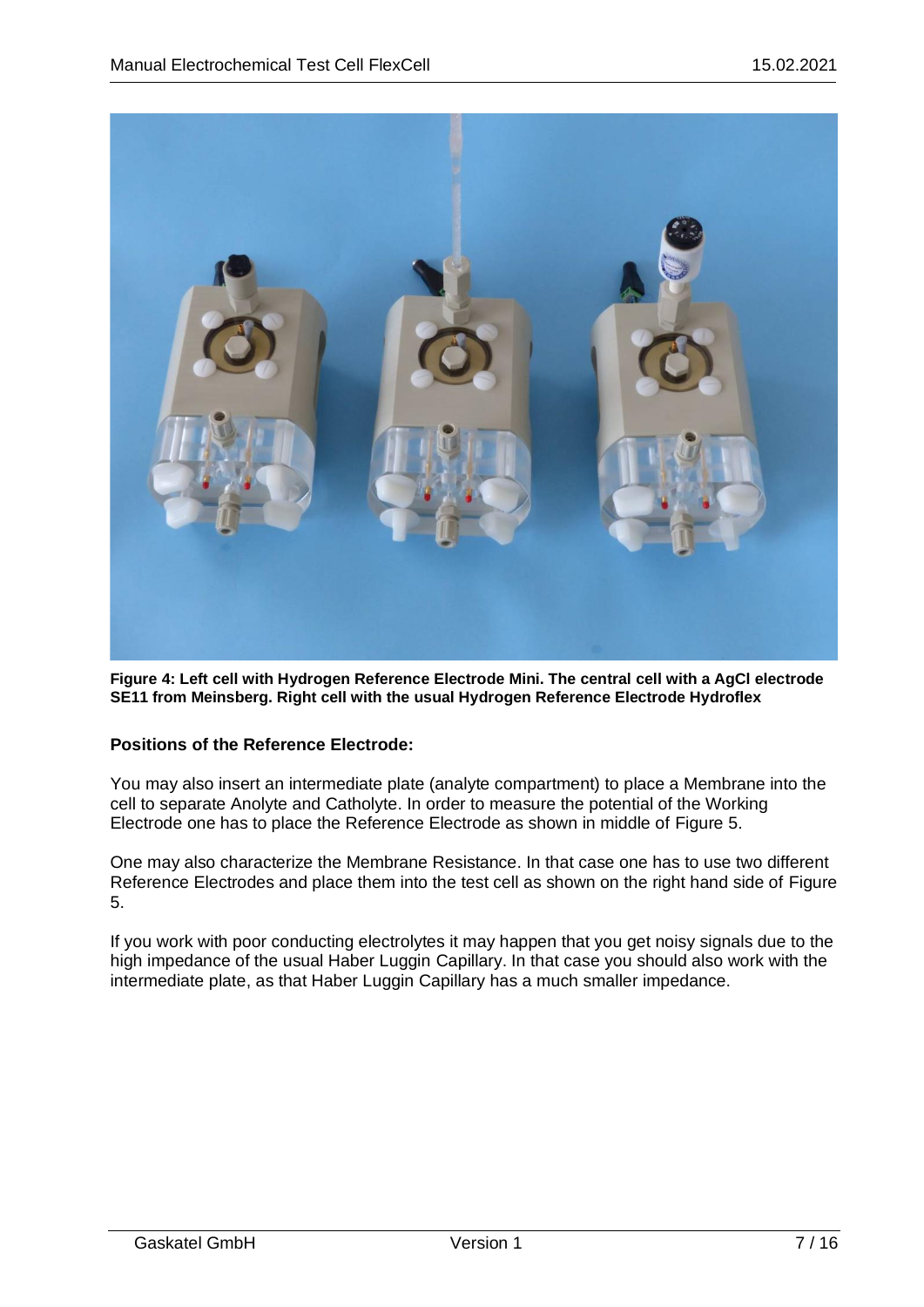

<span id="page-7-2"></span>**Figure 5: Left the usual cell. In the middle a cell with a membrane separating Anolyte and Catholyte with the reference electrode placed towards the working electrode. Right cell with a membrane and two reference electrodes measuring the voltage drop across the membrane.**

## <span id="page-7-0"></span>**2.2 Haber- Luggin- Capillary**

The Haber Luggin Capillary ensures the electrolytic contact between reference and working electrode. The following requirements belong to the capillary:

- No disturbance of the field lines (small diameter)
- low electrolyte resistance (large diameter)
- Position very close to the working electrode.
- Insensitivity towards gas bubbles, which may block the capillary.
- From the standpoint of quality control the capillary has to be produced and positioned always in the same way.

## <span id="page-7-1"></span>**2.3 Electrolyte compartment**

The following requirements belong to the electrolyte compartment:

- No disturbance of the field line distribution between working and counter electrode.
- Low water vapour loss

This is achieved by a **tubular** electrolyte compartment, covered on both sides with counter electrode and working electrode of the same size. In order to reduce water vapour losses one may close the cell with a cover plate out of PSU.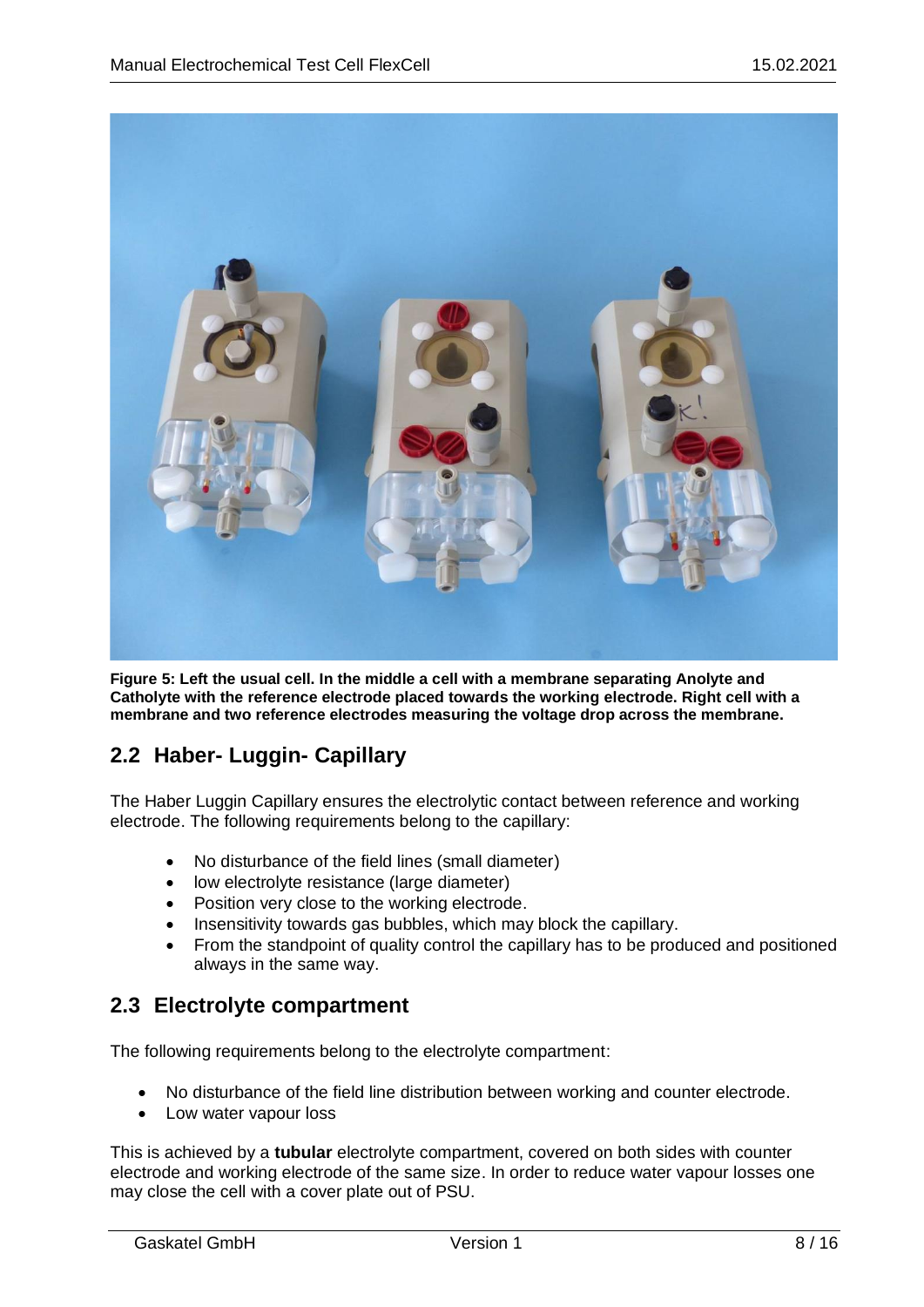## <span id="page-8-0"></span>**2.4 Counter Electrode**

The material of a Counter Electrode is usually Platinum, Titanium or Nickel. Usually the requirements for Counter Electrodes are:

- Electrochemical stability no disposal of metallic ions allowed.
- Low Overvoltage otherwise the temperature of the electrolyte will increase

We use a Platinum-Iridium coil with a wire diameter of 0.3 mm. This wire is connected with a 2mm gold plated Banana jack at the cover plate of the cell.

## <span id="page-8-1"></span>**2.5 Working Electrode**

The Working Electrode is placed in between two seals. EPDM O-Ring seals or Silicone flat gasket are delivered together with the cell. You should cut the electrode to the dimensions.

#### **30x50 mm**

Than it fits perfectly in between in 3 PTFE pins in the cell. If you are looking for other geometries simply remove the 3 PTFE pins out of the cell.

## <span id="page-8-2"></span>**2.6 Contact of the working electrode**

Two gold plated 4mm banana plugs ensure the contact to the working electrode.

If the contact is not sufficient one can increase the contact pressure with a socket wrench.

<span id="page-8-3"></span>Be aware of clean contact plugs. If needed exchange the gold plated banana plugs.

## **2.7 Gas compartment**

When characterising Gas diffusion electrodes, one has to supply the GDE with gas. This is managed by the additional gas compartment with two :

- Gas inlet (top)
- Gas outlet (bottom)

The gas compartment is made out of Plexiglas (PMMA), giving you the chance to observe the back side of the gas diffusion electrode.

## <span id="page-8-4"></span>**2.8 Seals**

Together with the cell you have received a set of EPDM O-Rings as well as Silicone flat gaskets.

- The gaskets are perfect when using Gas Diffusion Electrodes or panel sheets out of noble materials.
- O-Ring Seals should be used, when working with ignoble Materials like Aluminium, Steel etc.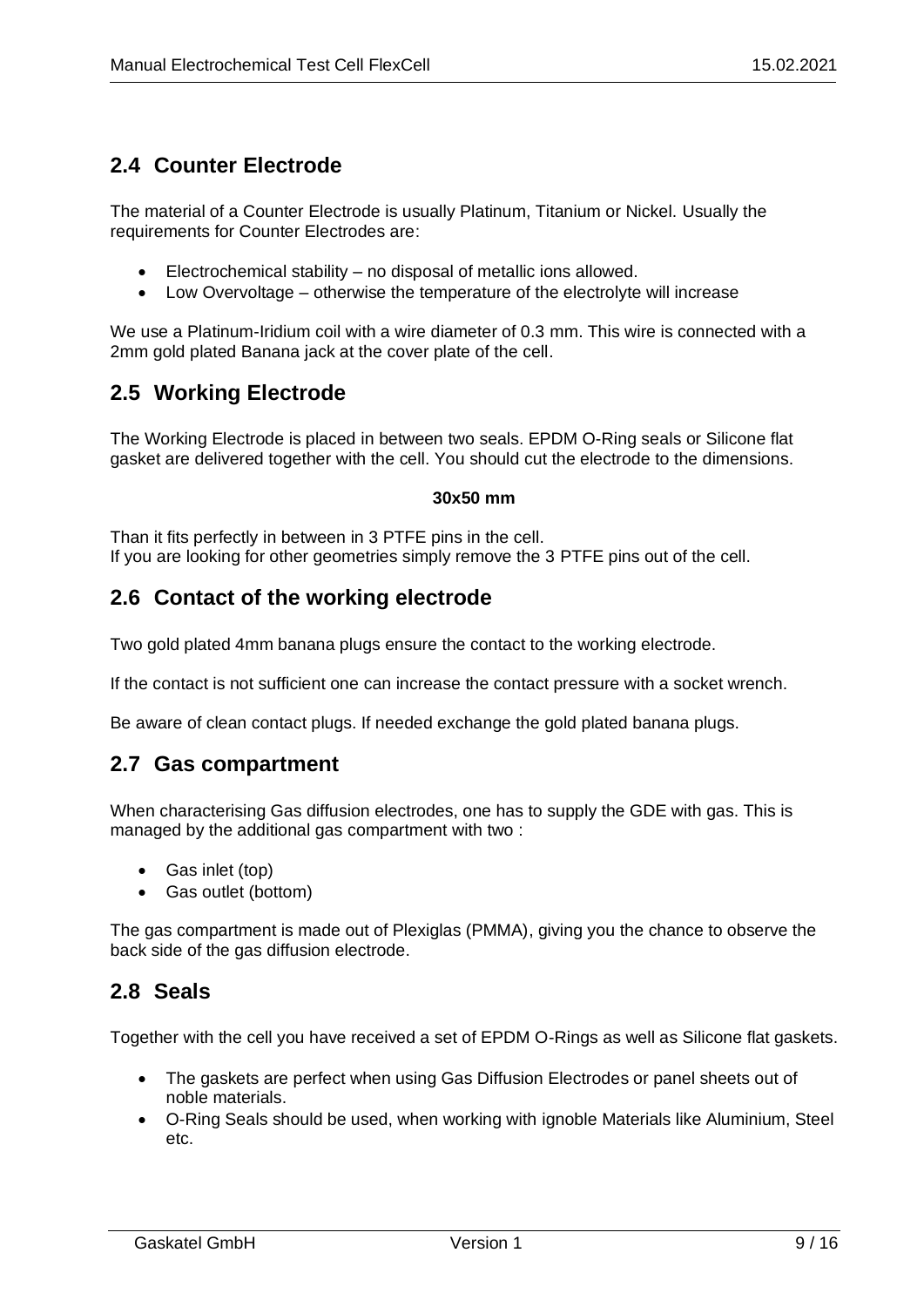## <span id="page-9-0"></span>**2.9 Heating**

Inside of the electrochemical cell there are PTC heating elements. The supply voltage should be in between 12V and 24V. The power Supply should have a power of at least 240W. Without further control the PTC heating elements will then adjust a temperature of 80°C in the PP test cell and 150°C in the PTFE test cell.

If you plan to work with different temperatures please use a typical temperature control unit (PID) to adjust the power output of the powder supply.

Gaskatel can provide you with a real inexpensive solution.

The heating elements are delivered from DBK:

#### **PP Test cell**



- PP-heating element, custom made product Gaskatel, 12-24V
- Resistance of one element 2.2 Ohm



- PTC heating element DBK HP 06 2/10-24
- Resistance of one element 3 Ohm

#### **PTFE Test cell**



- PTC heating element DBK HP 06 2/22 12-24V
- Resistance of one element 5 Ohm

The heating elements are assembled with Wago connection terminals.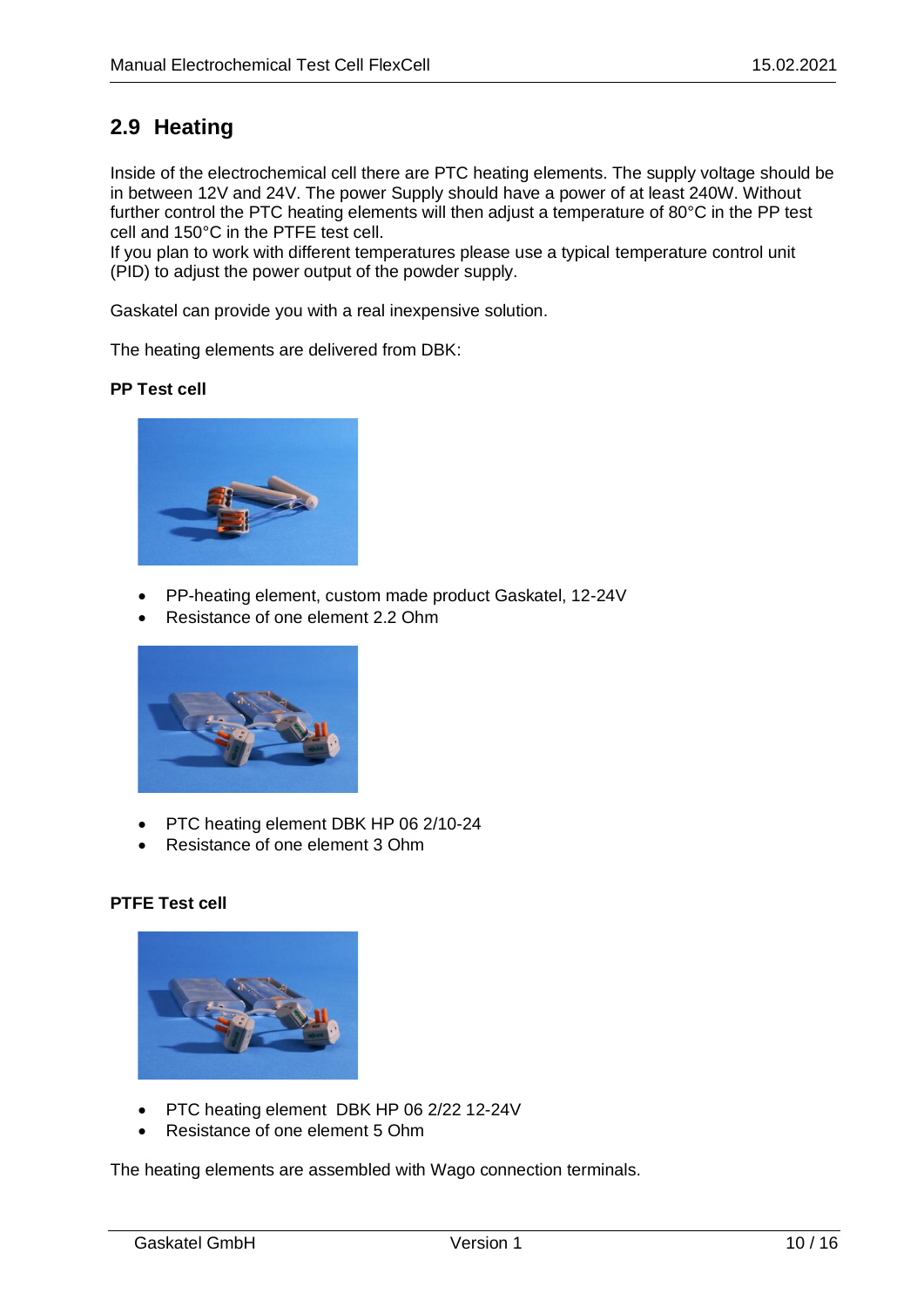## <span id="page-10-0"></span>**3 Setting-up Operation**

## <span id="page-10-1"></span>**3.1 Operating Conditions**



#### Nominal voltage

The nominal voltage applied between working- and counter electrode must be below 50 V of Alternating Current and 75 V of Direct Current. The maximum power load is 3 A. The nominal voltage applied to the PTC heating elements must not exceed 24 V of Direct Current.



#### Nominal current

The maximum approvable electrical current between working electrode and counter electrode is determined by the boiling point of the designated electrolyte and must not exceed 3 A. The brought in volume of electrolyte in relation to the yielded Joules Heat determine the maximum heating up rate and end temperature, which must be below boiling temperature in any case.

Please note that the Joules Heat adds to a sum of environmental temperature, cell heating and the product of cell current and cell voltage.

#### Pressure range

At the gas inlet the maximum applicable pressure is 200mbar. Common operating pressure is well below the bubble point of the electrode.

#### Temperature range

The designated operation range of the test cell is min. +80 °C (PP) respectively +150°C (PTFE)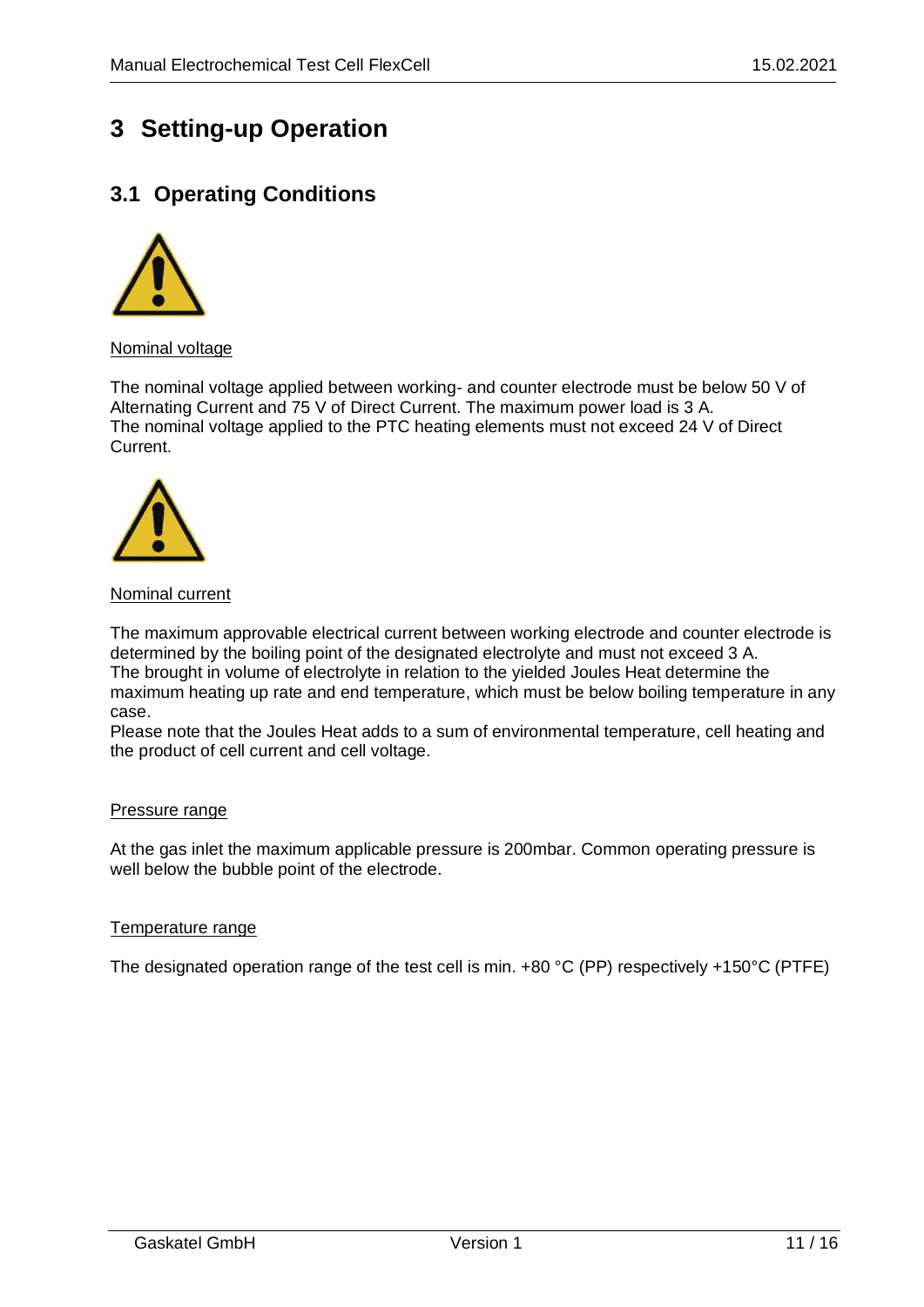## <span id="page-11-0"></span>**3.2 Warnings**



#### Hot surfaces

The cell heaters and / or the applied cell current can heat up the test cell far beyond 80°C. Do not place heat sensitive things on the half cell.

Do not place inflammable things near the half cell.

Pay attention to a correct lining of your measurement and heating cable.

Select cable insulations with a reasonable temperature specification. Else there is a risk of an electrical shortcut and fire hazard.

#### Laboratory use



The test cell is defined solely for use in a laboratory environment. The laboratory environment must be conform to the safety data sheets and specifications of your electrolyte.

#### Protective equipment



The operator of the test cell must be dressed with adequate laboratory protective equipment according the safety data sheets and specifications of your electrolyte.

A pressure surge on the gas inlet or reach of boiling point may lead to electrolyte sputtering out of the half cell.

Electrolyte vapour according vapour pressure curve is being emitted permanently by the half cell.

#### Prevention from leaking Electrolyte

The test cell shall be placed and operated in a catch basin, with is capable of safely carrying the complete filled in electrolyte volume in case of a leakage.

#### Distance to electrical / electronic equipment

Electrolyte vapour according the vapour pressure curve are constantly being emitted by the half cell. Safeguard electrical / electronic equipment by large distance, partition barriers or operating in a fume cupboard.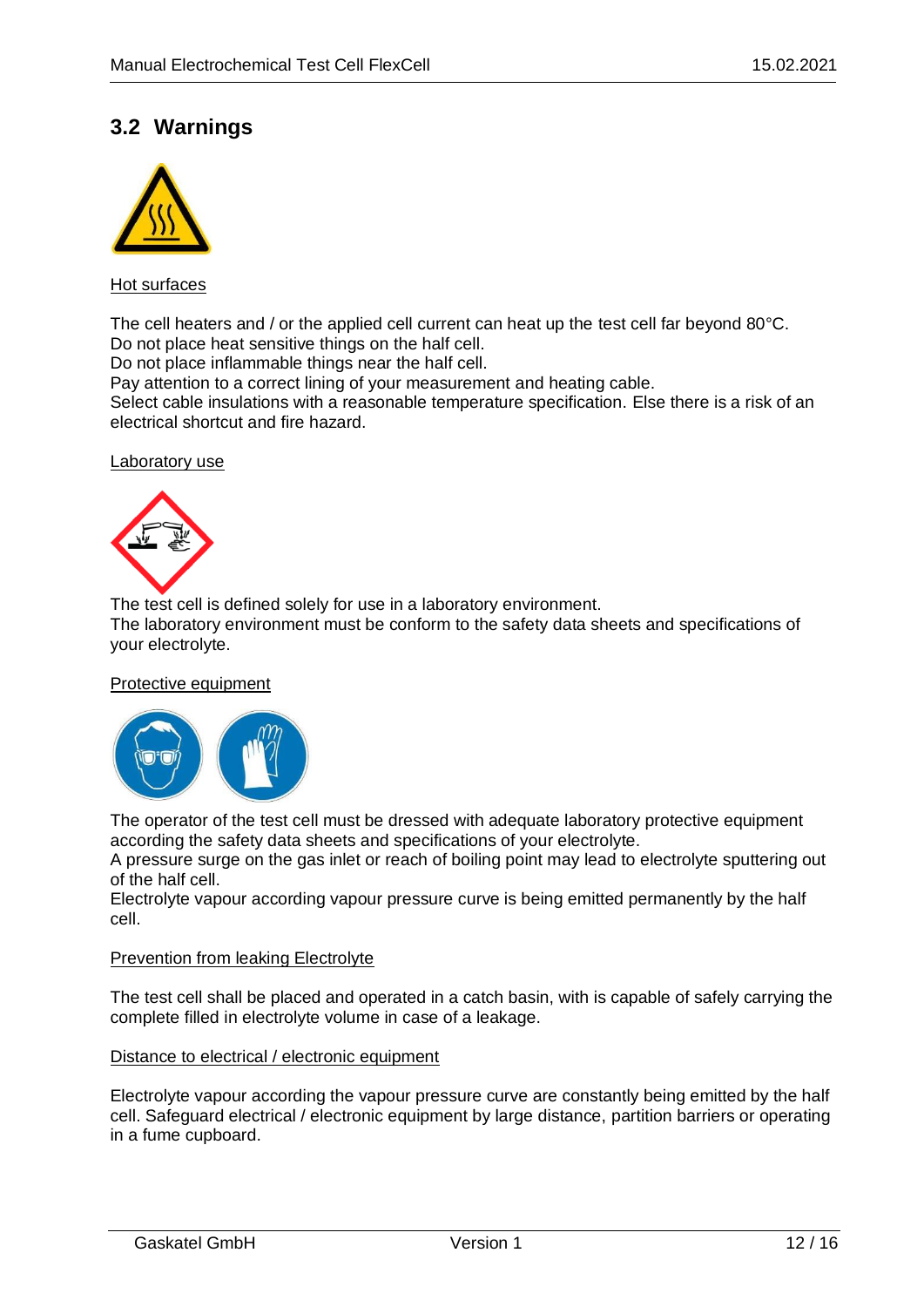## <span id="page-12-0"></span>**3.3 Assembly**

#### **Insert of the Working Electrode (**[Figure 6](#page-12-1)**)**

- Cut the electrode: Width. ~3 cm, Length ca. 4 cm / thickness variable.
- **The active area is 3 cm²**
- Unscrew the contact screws a little bit until the screws do not contact the working electrode.
- Insert the electrode in between the silicone gaskets or the EPDM O-Ring seals
- Tighten the cell with a plastic wing screw equally not to leave a gap (just the thickness of the working electrode).
- Tighten the contact screws with the socket wrench until you receive a good contact.

<span id="page-12-1"></span>

**Figure 6: Insertion and sealing of the working electrode.- With O-Ring seals or silicone gasket.**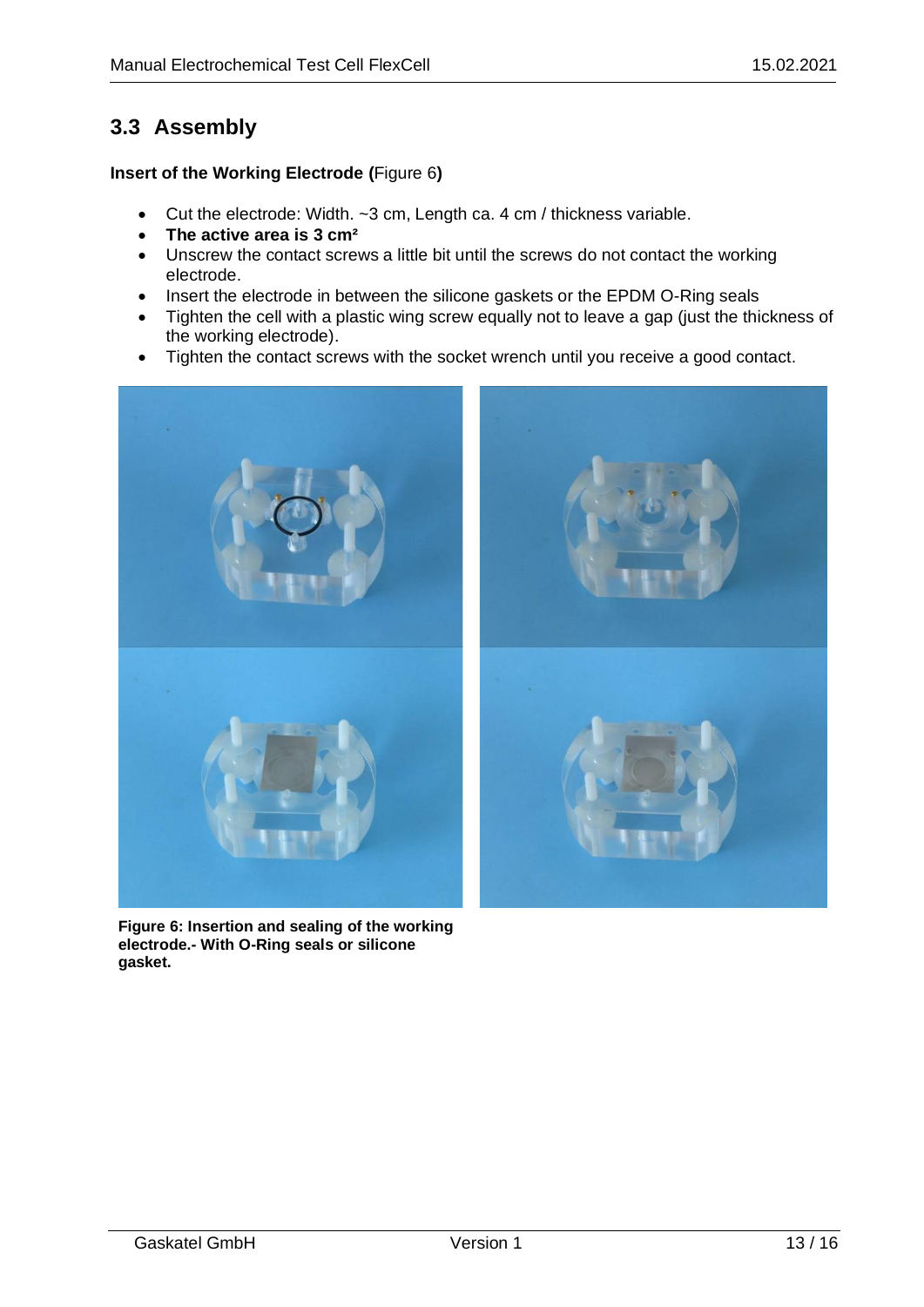#### **Connecting the peripherical**

In [Figure 7](#page-13-0) the electrochemical test cell with reference electrode and connecting wires is shown.

- Insert the Reference Electrode
- Fill into the electrolyte compartment about **30 ml** electrolyte. Use the closing plug in the cover plate. Fill in the last ml slowly; observe the filling level in the hole for the reference electrode, which may increase with a delay. Depending on the shaft diameter of your reference electrode, this may not be more than half full in order to avoid overflowing when setting the reference electrode.
- Connect the Potentiostat / Galvanostat

<span id="page-13-0"></span>

**Figure 7: Test cell with connection cables.**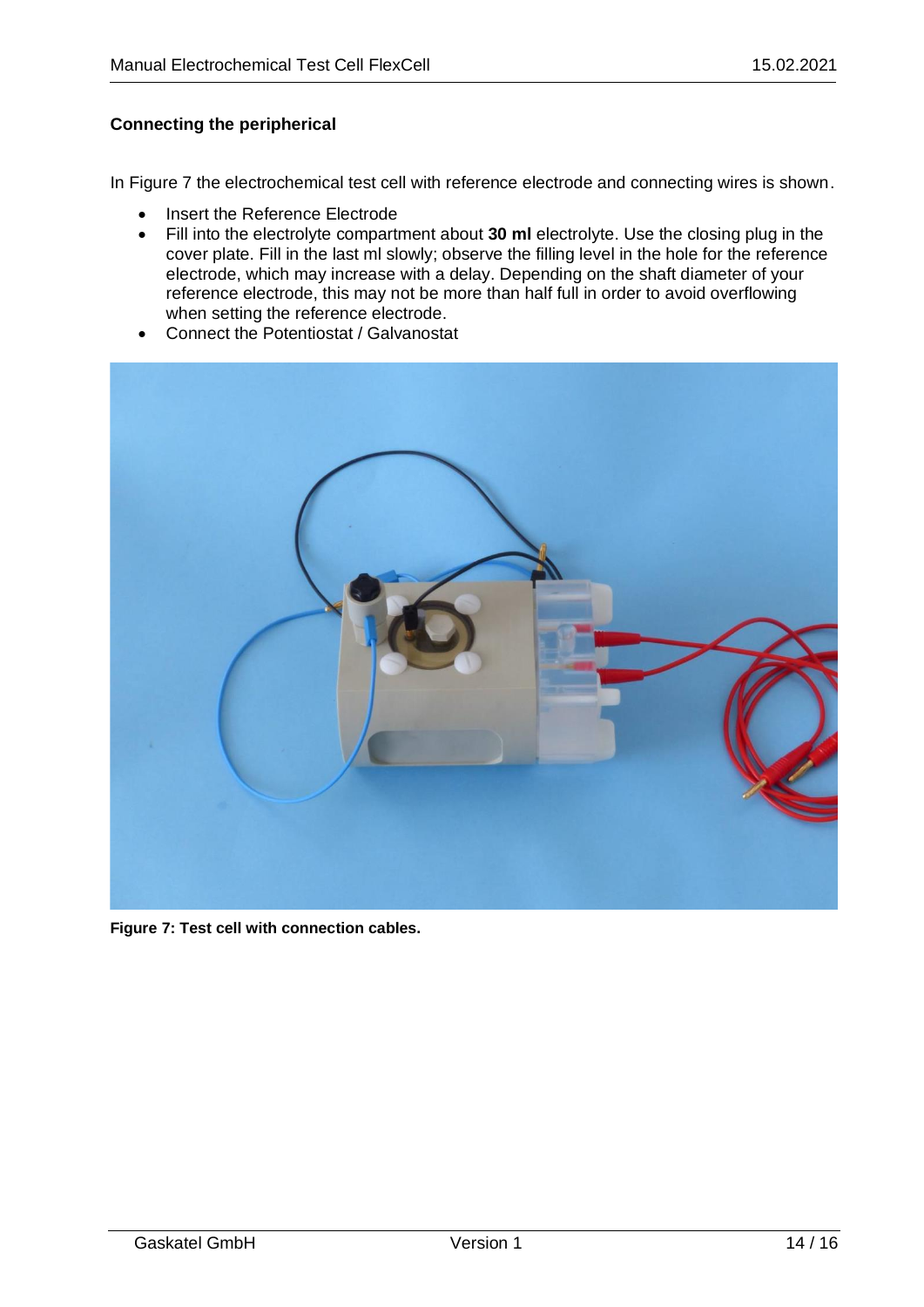## <span id="page-14-0"></span>**3.4 Operation**

If running the cell at higher temperatures than room temperature be aware of water vapour losses. We recommend a maximum operating time of 24h.

The maximum current of the cell should not exceed 3 Ampere.

Otherwise, the cell can be exposed to conditions under which the materials of the half-cell components listed below are stable.

- Main body material (PP or PTFE)
- Silicone gasket
- O-Ring-seals EPDM
- Cover Plate PSU
- Gas compartment PMMA

## <span id="page-14-1"></span>**3.5 Purchased parts package**

- Pt counter electrode 3 cm² Gold plated female connector 2mm
- Electrolyte compartment with Haber Luggin-Capillary 1 mm  $\pm$  0.12 mm
- Solid state electrolyte inside of Haber-Luggin-Capillary.
- PSU cover plate with EPDM O-Ring
- 2 Silicone gaskets for gas diffusion electrodes as working electrode
- 2 EPDM O-Rings for other working electrodes
- Gas compartment with viewing window and EPDM O-ring seal
- Pipe fitting for tubes with 4x6 mm
- Socket wrench
- DBK PTC heating elements.
- 2 red cables for the working electrode
- 1 black cable for the counter electrode
- 4 connection coupling red
- 1 connection coupling black
- G 1/4 to G 1/8 reduction for the reference electrode compartment
- G 1/4 for Hydroflex Reference Electrode
- G 1/4 for Meinsberg Reference Electrode

## **3.6 Optional accessoires**

- Analyte compartment made of PP for FlexCell-PP
- Analyte compartment made of PTFE for FlexCell PTFE
- Temperature control box